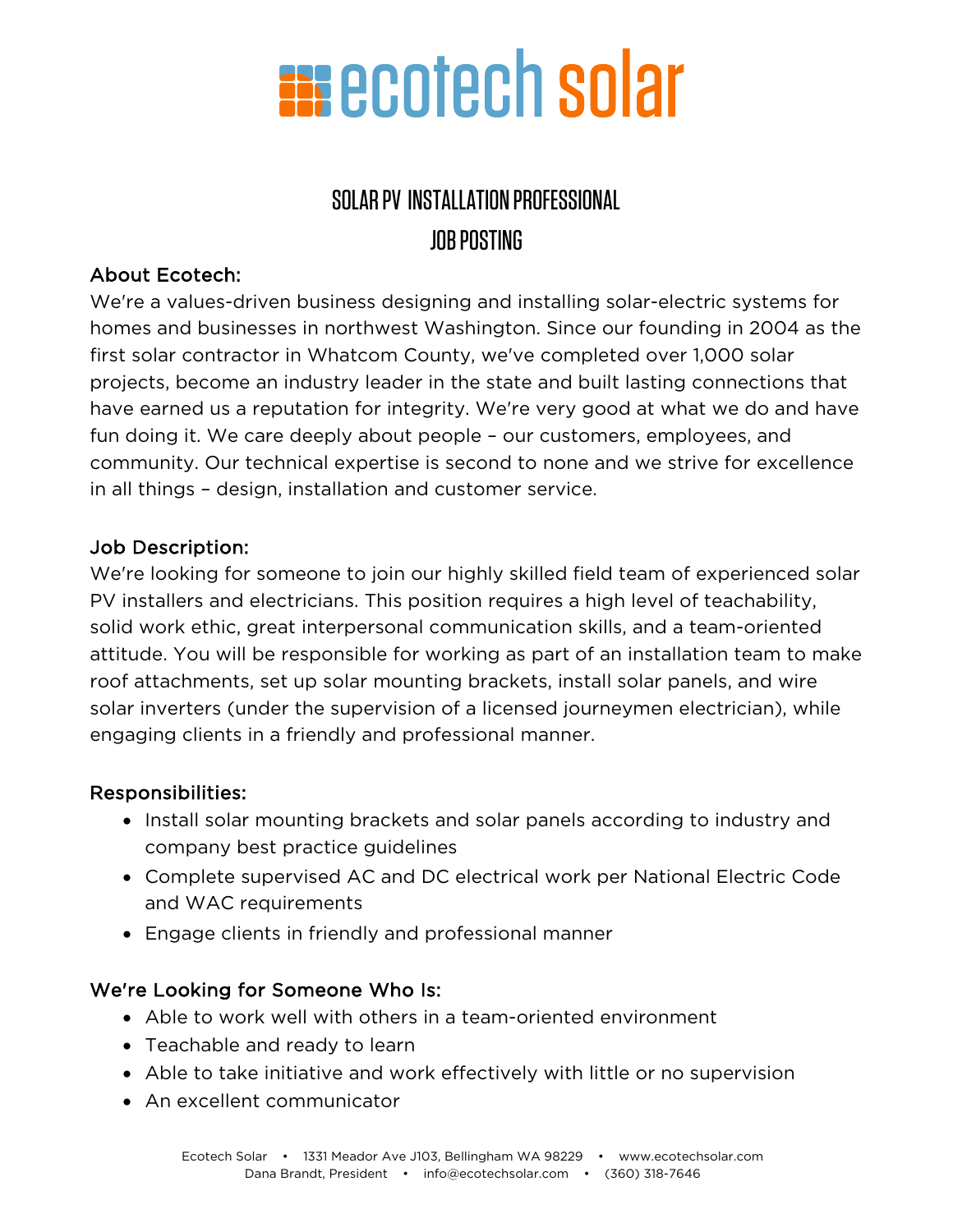# **EN ECOTECH SOLAR**

- Able to demonstrate strong attention to detail and high standard for quality
- Excited about solar energy and is committed to becoming an expert in the mechanical and electrical aspects of the solar PV installation process
- Outgoing and has a genuine interest in people
- Committed to exceptional customer service
- Comfortable with heights
- Able to regularly carry 50lbs+ up ladders
- Okay working outdoors in all weather
- Familiar with hand tools and power tools found on a typical jobsite

Integrity, personality and intelligence are paramount.

### If you have the following experience, please let us know:

(These are not required, just a bonus if you are the right fit for our team)

- NABCEP PV Installation Professional Certification
- Prior solar installation experience
- Experience in carpentry, framing, roofing, electrical, or related building trades work
- A bachelors degree or higher

### What we offer you:

- Full-time position based in Bellingham, WA
- Education, training and mentorship
- Competitive wage commensurate with experience
- Health, vision, and dental insurance
- Generous 401(k) match
- Paid holidays and vacation
- Some electrical continuing education fees covered
- A positive, collaborative work environment
- A career in a growing field doing work you can feel good about